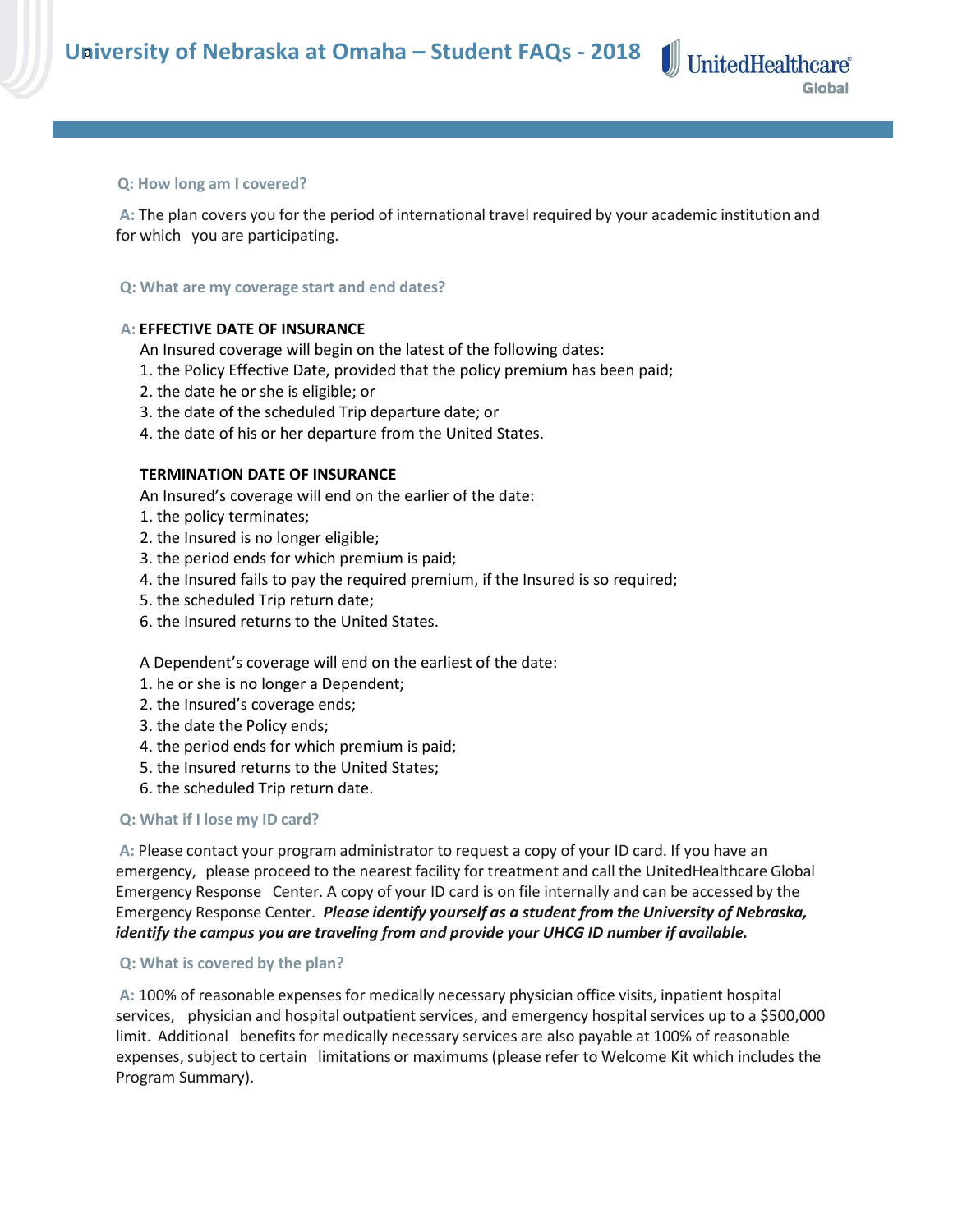### **Q: How do I find a covered provider/make an appointment?**

**A:** Contact UnitedHealthcare Global's Emergency Response Center to schedule an appointment for you and arrange for direct payment to one of their doctors. The UnitedHealthcare Global Emergency Response Center is available 24/7 by phone (call collect) +1.410.453- 6330 or e-mail [assistance@uhcglobal.com](mailto:assistance@uhcglobal.com) to assist you with everything from routine requests to medical emergencies.

If you make your own appointment, contact the Emergency Response Center at least 24 hours prior to your appointment so UnitedHealthcare Global can provide the doctor's office with a "guarantee of payment". In many countries providers require this at the time of the visit. If this is not arranged prior to the visit, the doctor may require payment up front from you.

Please note that providing a guarantee of payment in Japan can be difficult and may require payment directly to the provider. If you pay a provider directly, please save your payment receipt and attach to a claim form for submission. Claim forms may be found on the UHC Global Intelligence Center.

#### **Q: What if I need a follow-up appointment?**

**A:** If the physician recommends a follow-up consultation, please provide this information to the UnitedHealthcare Global Emergency Response Center in order to coordinate this appointment and arrange payment. To request these services, contact the Emergency Response Center by phone (call collect) +1.410.453-6330 or e-mail [assistance@uhcglobal.com.](mailto:assistance@uhcglobal.com)

### **Q: What should I do in the event of a medical emergency?**

**A:** Go immediately to the nearest physician or hospital and then contact UnitedHealthcare Global's Emergency Response Center by phone (call collect) +1.410.453.6330 or e-mail [assistance@uhcglobal.com.](mailto:assistance@uhcglobal.com) UnitedHealthcare Global coordinates emergency services with the coordination of our clinical team and a worldwide network of Physician Advisors. UnitedHealthcare

Global members in need of life-saving medical intervention are treated in Centers of Excellence around the world.

| <b>Australia</b> | 1800 127 907        | <b>Japan</b>             | 00531 11 4065       |
|------------------|---------------------|--------------------------|---------------------|
| <b>Brazil</b>    | 0800 891 2734       | <b>Mexico</b>            | 001 800 101 0061    |
| China (northern) | 108888*800 527 0218 | <b>Philippines</b>       | 1800 1 111 0503     |
| China(southern)  | 10811*800527 0218   | <b>Singapore</b>         | 800 1100 452        |
| <b>Dominican</b> | 1888 567 0977       | <b>South Africa</b>      | 0800992379          |
| France,          | 0800 90 8505        | <b>Spain</b>             | 900 98 4467         |
| <b>Germany</b>   | 0800 1 811401       | <b>Switzerland</b>       | 0800 55 6029        |
| <b>Hong Kong</b> | 800 96 4421         | <b>Thailand</b>          | 001 800 11 471 0661 |
| <b>Israel</b>    | 1809 41 0172        | <b>U.K.</b>              | 0800 252 074        |
| <b>Italy</b>     | 800 877 204         | <b>U.S. &amp; Canada</b> | 1800 527 0218       |

**If your location is not listed below or the call will not go through, call the 24-hour Emergency Response Center collect (reverse charges accepted).**